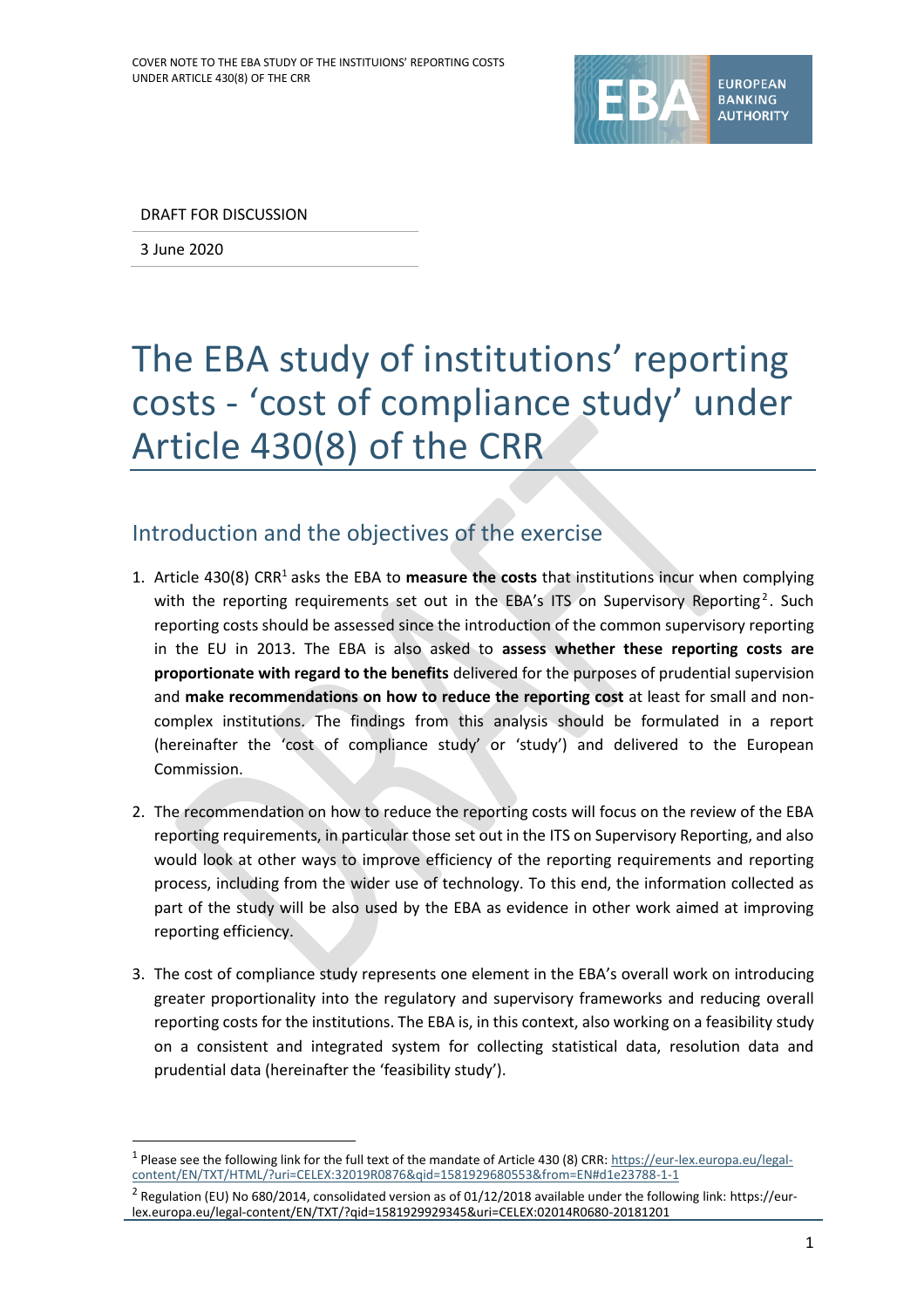

- 4. In contrast to the feasibility study, the cost of compliance study has a retrospective character, giving the EBA an opportunity to verify the effectiveness of the reporting requirements put in place, including the effectiveness of measures to achieve proportionality, and to revisit and revise those, where needed. The study may also contribute to a better understanding of the cost drivers of reporting and provide insights leading to an improvement of the future reporting design.
- 5. Both exercises, however, have visible synergies, especially when looking at the use of reporting solutions and impact on (reducing) reporting costs from the wider use of technology. The EBA is planning to capitalise on these synergies when interacting with the institutions and analysing the results and making recommendations.
- 6. In response to the analysis of the reporting costs and benefits, the cost of compliance study should contain recommendations on how to reduce the reporting costs. Some specific examples of such measures are already included in the mandate of Article 430(3) CRR, for example, a potential waiver of the reporting on asset encumbrance levels and a reduction of frequencies for certain areas of reporting. The EBA will also look into other areas, for example, regarding the reporting on additional monitoring metrics for liquidity reporting that is suggested in Article 415 (3a) CRR, and will aim at determining the potential for cost savings arising from measures other than 'cutting data points' or reducing reporting frequencies.

#### The scope of the exercise

- 7. The cost of compliance study aims at understanding the overall reporting costs of institutions, including ad hoc supervisory requests, with the core objective being understanding the costs and their drivers associated with supervisory reporting focused in the first instance on the **EBA supervisory reporting framework**, and in particular, the **reporting requirements laid down in Regulation (EU) No 680/2014** – the EBA's ITS on Supervisory Reporting (i.e. reporting on own funds and own funds requirements (COREP OF), large exposures (COREP LE), leverage ratio (COREP LR), liquidity (LCR, NSFR, additional monitoring metrics) as well as FINREP and reporting on Asset Encumbrance).
- 8. In the study, the EBA will also collect information on the costs associated with other supervisory reporting obligations, including the EBA's other reporting standards and reporting standards set by other international, European or national bodies as well as 'ad hoc requests' from any type of authority. Whilst these reporting obligations are outside the CRR mandate for the study, and the fore will not be explored prominently or covered by the recommendations, the relative distribution of costs is important.
- 9. The cost of compliance study looks at the cost of reporting in relation to its **benefits for various stakeholders**, not limited to supervisory and resolution authorities.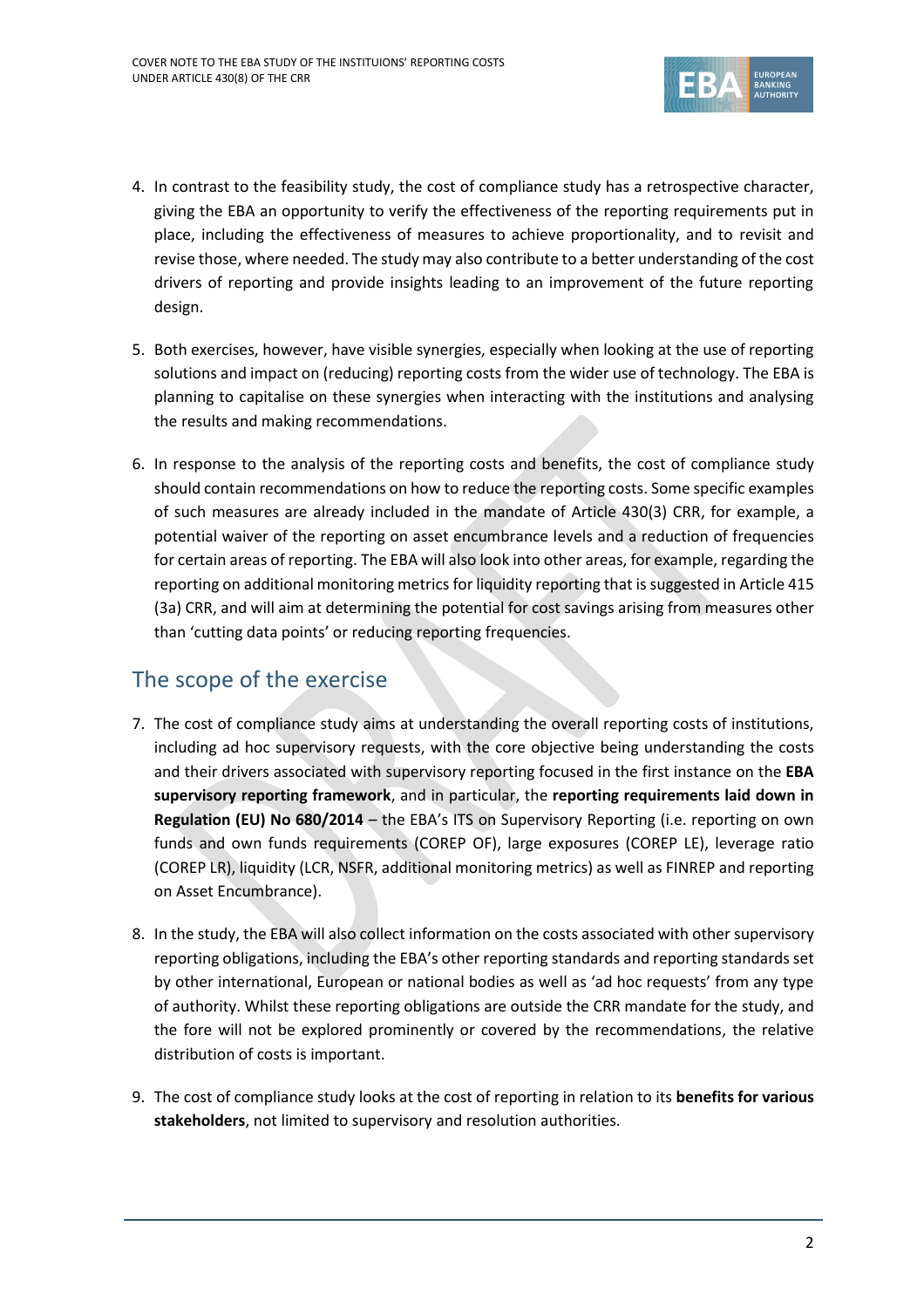

## The EBA's approach to the study

- 10.In order to address the mandate as specified in the CRR, the EBA needs to collect and assess detailed information on the cost of compliance with the reporting requirements incurred since the application of the EBA ITS on Supervisory Reporting. This is necessary to understand which reporting requirements were and are particularly costly in terms of implementation and / or ongoing submission, and which other features of the EBA's reporting framework contributed to the cost of compliance. Equally, the EBA needs to collect and assess information from both public authorities and institutions on the benefits of the standardised supervisory reporting, in order to understand if and to which degree the cost incurred may be justified in the light of the public (or other) interest.
- 11.To fulfil its mandate for this study, the EBA is planning to organise the analytical work based on four components: (1) a questionnaire to institutions, (2) a questionnaire to the users of reporting, (3) interviews with selected industry associations and institutions, and (4) case studies (see picture below).



12.The main source of information for the study will be a **questionnaire to credit institutions** to collect quantitative and qualitative information from institutions **on reporting costs** and cost drivers as well as benefits, to identify challenging areas of reporting<sup>3</sup>. The questionnaire also aims at understanding the degree of effectiveness of proportionality measures put in place so far. The questionnaire will also provide the possibility to test the respondents' views on potential future changes to the supervisory reporting requirements and the EBA reporting framework. Furthermore, the questionnaire also contains a number of questions on the reporting IT solutions employed by the institutions, with the answers to those question to be used by the EBA also for the purposes of the work on the feasibility study. The questionnaire

1

 $3$  The questionnaire can be also answered by service providers as long as answers are institution-specific.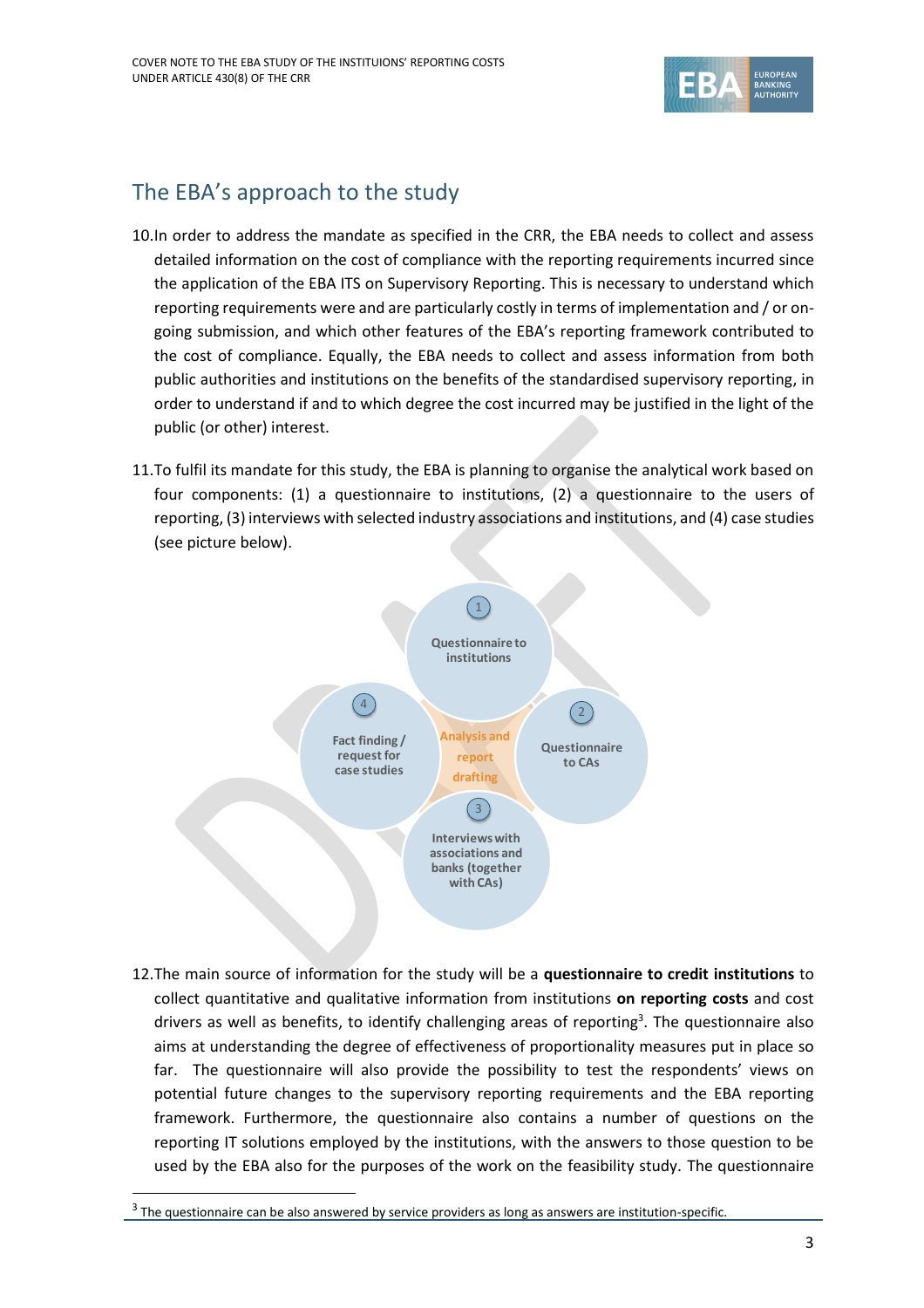

will mostly consist of multiple-choice questions, however, respondents will be also able to provide suggestions regarding possible changes in reporting and ways to reduce the reporting costs.

- 13.A second **questionnaire** aims to gather a deeper **understanding of the benefits of standardised supervisory reporting** for its various users. This survey's primary addressee are supervisory authorities across Europe and other potential users of such regulatory reporting.
- 14.Based on the results of the questionnaire to institutions, the EBA is also planning to organise a **limited number of focused interviews with a sample of institutions** across Europe to gather a further understanding of the sources of cost and potential measures to reduce them. These interviews will be conducted in cooperation with relevant supervisory authorities, who will also contribute to the determination of appropriate sample of institutions, and with the involvement of relevant national industry associations.
- 15.To complement the three other components of the study, and with EBA acknowledging the challenge of retrieving quantitative data on reporting cost and breaking it down according to the various criteria defined in the CRR mandate, the fourth component of the methodology is **fact-finding case studies**. The EBA encourages interested stakeholders, including individual institutions, associations, software providers, academics to conduct their own quantitative evidence-based case studies on either reporting costs or benefits of certain cost reduction measures/options or both and share their results with  $EBA<sup>4</sup>$ .

## Overall indicative timeline for the study

- 16.The original intention of the EBA also considering the timelines specified in the CRR mandate was to complete the cost of compliance study and deliver the results to the European Commission by the end of 2020. **However, this timeline is severely affected by the COVID-19 pandemic and as the exercise involves significant interaction with the industry, which is expected to focus on operational priorities in dealing with COVID-19 pandemic response.**
- 17.The timeline will need to be further adjusted and finalised also taking into account feedback from the interaction with the industry planned for May-June 2020:
	- a. late June 2020 launch of the questionnaire for the reporting institutions and publication of the specifications for the fact-finding case studies;
	- b. September 2020 interviews with selected institutions and associations;
	- c. September 2020 deadline for submitting fact-finding case studies;
	- d. TBC publication of the report.

1

<sup>&</sup>lt;sup>4</sup> Please see the document 'The EBA study of institutions' reporting costs ('cost of compliance study' under Article 430(8) of the CRR) – specification of fact-finding case studies' for further information about the objective and possible content of those case studies.